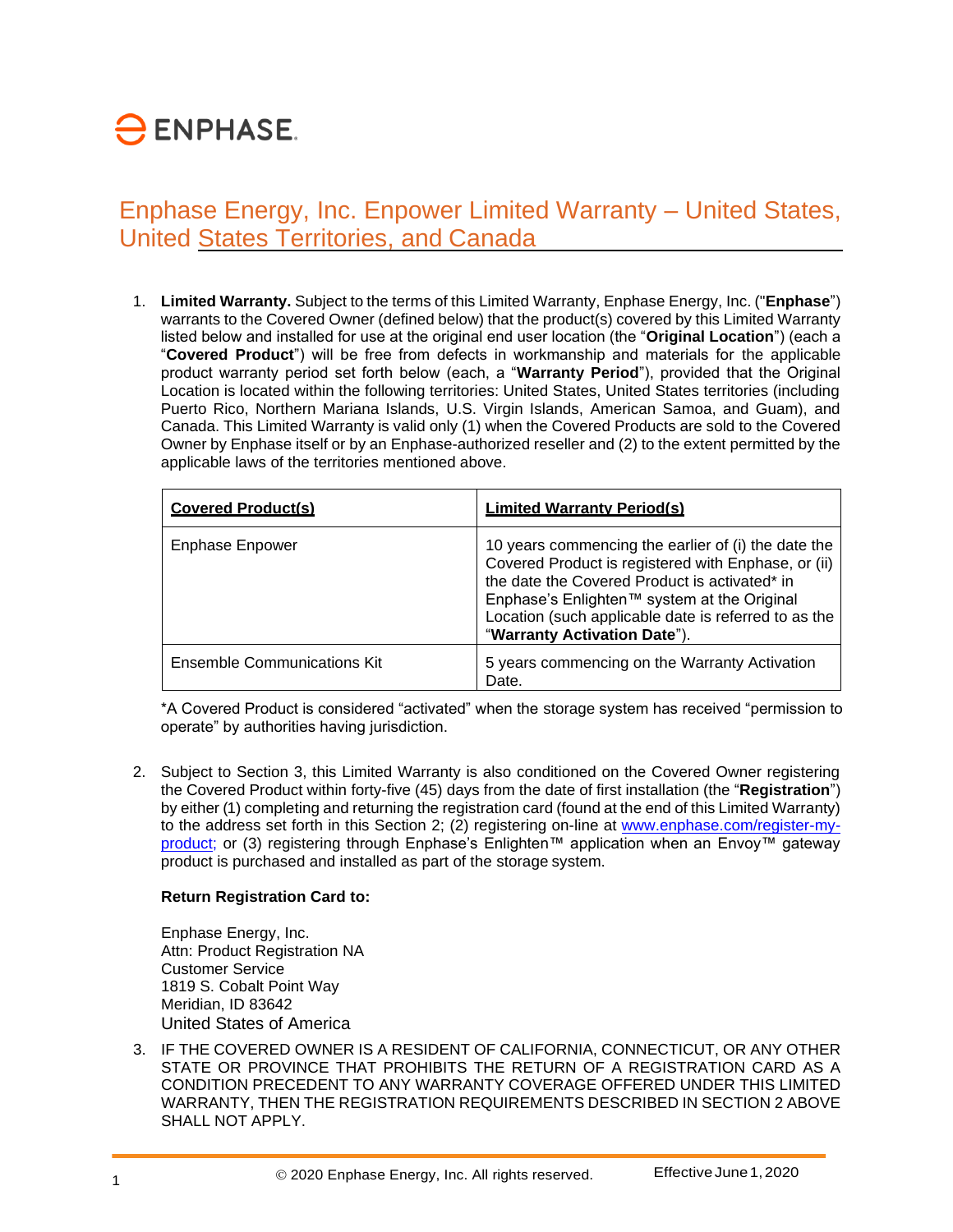4. For the purposes of this Limited Warranty, the "**Covered Owner**" shall mean the person or entity that purchases a Covered Product from Enphase or an Enphase-authorized reseller and installs (or has installed) such Covered Product at the Original Location. In addition, Covered Owner shall include subsequent transferees (each, a "**Transferee**") as long as (1) the Covered Product remains at the Original Location, (2) the Transferee submits to Enphase a completed "Change of Ownership Form," which Enphase may modify from time to time in its sole discretion (3) the Transferee pays the applicable transfer fee ("**Transfer Fee**") set forth in the Change of Ownership Form within 30 days from the date of transfer from the Covered Owner to the Transferee, and (4) subject to Section 3, the Transferee complies with the Registration requirement in Section 2. The submission of a Change of Ownership Form is required in order for the Transferree to receive continued Limited Warranty coverage on the transferred Covered Product. The Transfer Fee is subject to reasonable adjustment from time to time (as determined at Enphase's discretion). The Change of Ownership Form and payment instructions for the Transfer Fee are available at [https://enphase.com/en-](https://enphase.com/en-us/support/how-to-transfer-ownership) [us/support/how-to-transfer-ownership.](https://enphase.com/en-us/support/how-to-transfer-ownership)

5. In addition to the exclusions in Section 8, the Limited Warranty does not apply to, and the term "Covered Product" shall not include, any third-party products that may be installed with the Covered Products at the Original Location.

#### 6. **How to Obtain Warranty Service.**

- a. To obtain warranty service for a Covered Product, the Covered Owner must comply with the Return Merchandise Authorization (RMA) Procedure available at [https://enphase.com/en](https://enphase.com/en-us/support/return-merchandise-authorization-procedure)[us/support/return-merchandise-authorization-procedure.](https://enphase.com/en-us/support/return-merchandise-authorization-procedure) If Enphase instructs the Covered Owner to return the Covered Product to Enphase, the RMA Procedure allows Covered Owners to generate a prepaid mailing label for the return. If a Covered Owner returns a Covered Product to Enphase (a) without an RMA from Enphase or (b) without all parts included in the Covered Product's original package, Enphase retains the right to either (1) refuse delivery of such return; or (2) charge a restocking fee equal to the higher of fifteen per cent (15%) of the original Covered Owner's purchase price of the Covered Product or the retail value of the missing parts. We recommend that Covered Owners use a tracking service for their protection.
- b. By returning a Covered Product, Covered Owner hereby acknowledges that ownership of the Covered Product is transferred to Enphase upon Enphase's receipt of the Covered Product. If Enphase determines that the claim is justified based on this Limited Warranty, Enphase will bear the cost of shipping the repaired or replacement Covered Product to Covered Owner (or to the installer authorized by Covered Owner to replace the Covered Product) at the Original Location. Any Covered Product returned to Enphase that Enphase determines is not covered under this Limited Warranty, or that is returned to Enphase without a valid RMA, may be rejected and returned to the Covered Owner at the Covered Owner's sole cost (and subject to such Covered Owner's prepayment of applicable shipping and handling fees), or kept for 30 days for pick-up by the Covered Owner, and then disposed of in Enphase's sole discretion without further liability or obligation to Covered Owner.
- c. Once a returned Covered Product is received and inspected, Enphase will notify Covered Owner (or the installer authorized by Covered Owner to replace the Covered Product) that Enphase has received the returned Covered Product.

#### 7. **Remedies.**

a. During the applicable Warranty Period, if Enphase confirms the existence of a defect that is covered by this Limited Warranty, Enphase will, at Enphase's option, either (1) repair or replace the Covered Product free of charge, or (2) refund the Covered Owner the actual purchase price for the Covered Product less reasonable depreciation based on use at the time the Covered Owner notifies Enphase of the defect. Enphase will not elect to issue a refund unless (i) Enphase is unable to provide a replacement and repair is not commercially practicable or cannot be timely made, or (ii) Covered Owner is willing to accept such a refund. In the event of a defect, to the extent permitted by law, these are the Covered Owner's sole and exclusive remedies.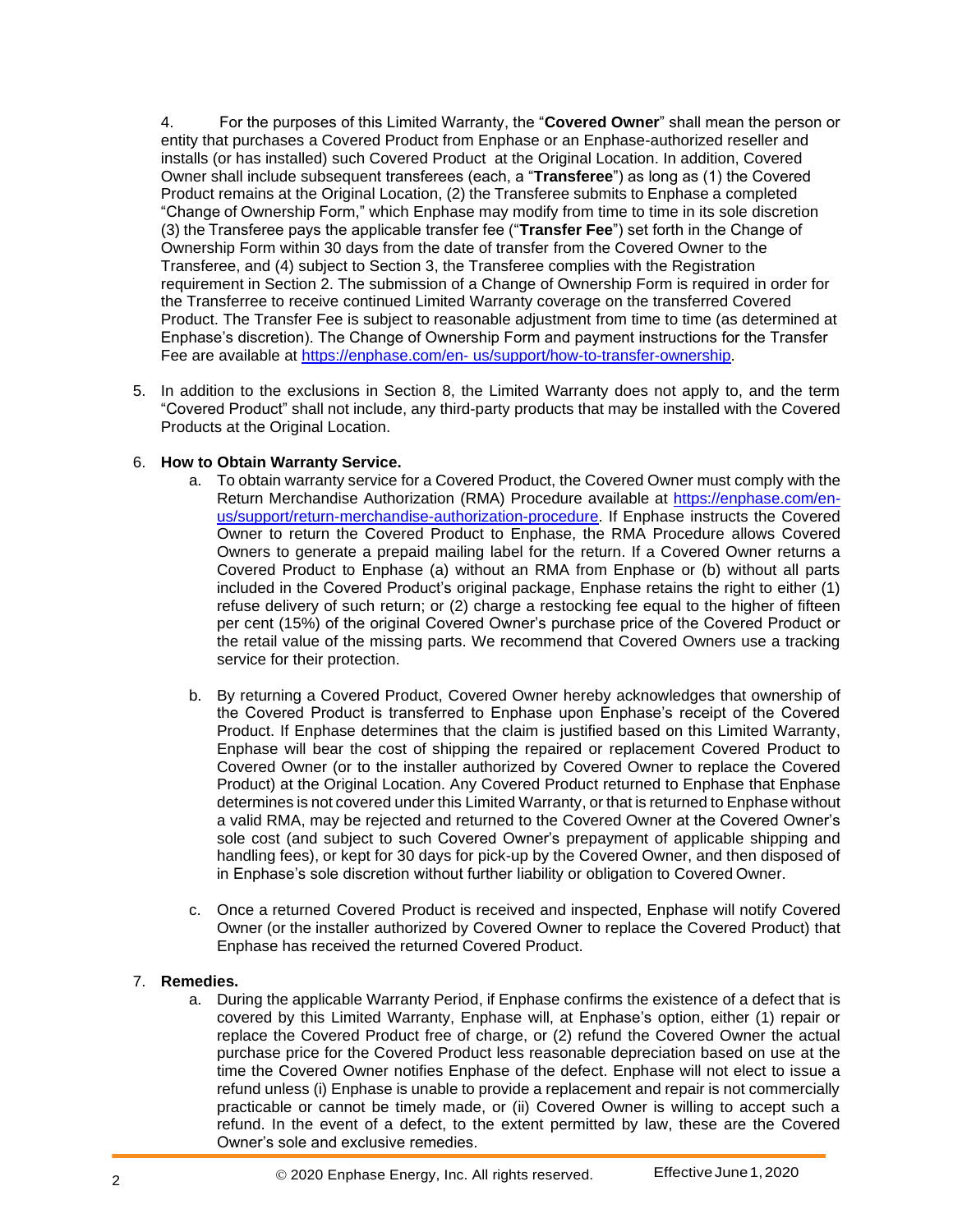- b. If Enphase repairs or replaces the Covered Product pursuant to this Limited Warranty, (1) Enphase will, at its option, use new and/or reconditioned parts or products of the Covered Product's original or improved design, and (2) the Limited Warranty will continue to apply to the repaired or replacement product for the remainder of the original Limited Warranty Period or ninety (90) days from the date Covered Owner receives the repaired or replacement product, whichever is later.
- c. If Enphase issues a refund (rather than providing a repaired or replacement Covered Product), such refund will be processed and paid within 2 weeks of Enphase's receipt of the Covered Product.

#### 8. **Limited Warranty Limitations and Exclusions.**

- a. This Limited Warranty does not include any cost of labor related to (1) un-installing Covered Product; (2) re-installing a repaired or replacement product, or (3) the removal, installation or troubleshooting of the Covered Owner's electrical systems.
- b. The Limited Warranty does not cover, and Enphase will not be responsible for, any delays, lost or damage or any other damage to any Covered Product caused by a freight carrier.
- c. This Limited Warranty does not apply to, and Enphase will not be responsible for, any defect in or damage to any Covered Products: (1) that have been misused, neglected, tampered with, altered, or otherwise damaged, either internally or externally; (2) that have been improperly installed, operated, handled or used, including use under conditions for which the product was not designed, use in an unsuitable environment, or use in a manner contrary to the Enphase User Manual or applicable laws or regulations; (3) that have been subjected to fire, water, generalized corrosion, biological infestations, acts of nature, or input voltage that creates operating conditions beyond the applicable maximum or minimum limits listed in the applicable Covered Product Data Sheet (as published online at [www.enphase.com\)](http://www.enphase.com/), including high input voltage from generators or lightning strikes; (4) that have been subjected to damage caused by third party components not provided by Enphase and used with the Covered Products or any damage to the Covered Products caused by service performed by anyone who is not a representative of Enphase; (5) if the original identification markings (including trademark or serial number) of such products have been defaced, altered, or removed (other than by fading through regular wear and tear); or (6) if the Grid Profile (utility approved operating parameters) of the Covered Product has been altered, and such alteration causes such product to malfunction, fail, or fail to optimally perform.
- d. The Limited Warranty does not cover cosmetic, technical or design defects, or shortcomings which do not materially influence or affect energy production or degrade form, fit, or function of the Covered Products, or any defects or parts requiring replacement due to ordinary wear and tear, corrosion, rust or stains, scratches, dents on the casing or paintwork of the Covered Product. The Limited Warranty does not cover costs related to the removal, installation or troubleshooting of the Covered Owner's electrical systems.
- e. For the avoidance of doubt, software programs installed in the Covered Products and the recovery and reinstallation of such software programs and data are not covered under this Limited Warranty. Enphase does not warrant that the operations of the Covered Product will be uninterrupted or error-free. No Enphase employee or authorized reseller is authorized to make any modification, extension, or addition to this Limited Warranty. If any term of this Limited Warranty is held to be illegal or unenforceable, the legality or enforceability of the remaining terms shall not be affected or impaired.
- 9. **Assignment.** Enphase expressly reserves the right to novate or assign its rights and obligations under this Limited Warranty to a third party with the demonstrated expertise and requisite resources needed to effectively discharge the obligations hereunder.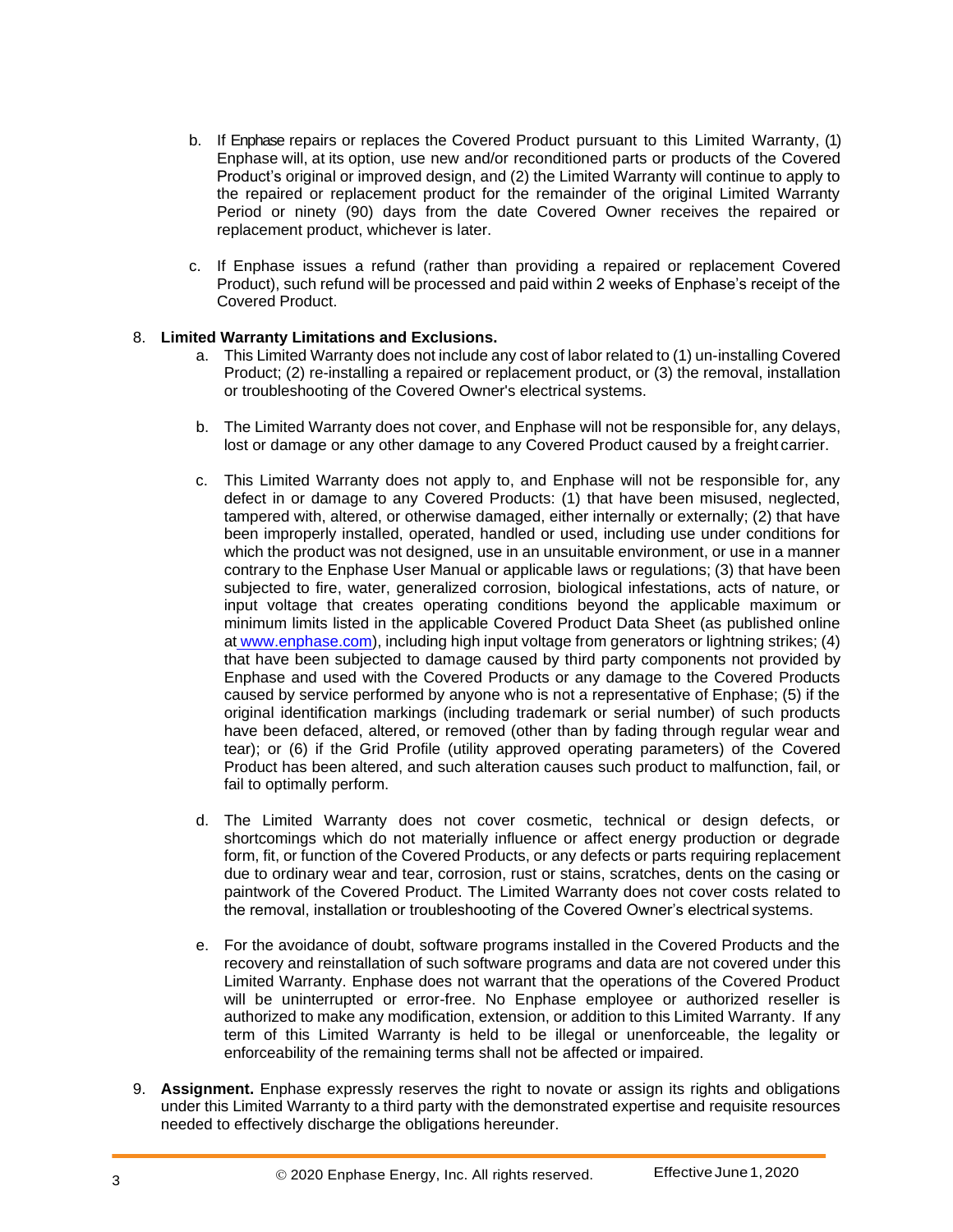#### 10. **Disclaimer of Warranties.**

THIS LIMITED WARRANTY IS THE SOLE AND EXCLUSIVE WARRANTY GIVEN BY ENPHASE AND, EXCEPT TO THE EXTENT PROHIBITED BY APPLICABLE LAW, ALL OTHER WARRANTIES AND CONDITIONS, WHETHER EXPRESS OR IMPLIED, STATUTORY, OR OTHERWISE, ARISING BY LAW, COURSE OF DEALING, COURSE OF PERFORMANCE, USAGE OF TRADE, OR OTHERWISE (INCLUDING WARRANTIES AND CONDITIONS OF MERCHANTABILITY, FITNESS FOR A PARTICULAR PURPOSE, NON-INFRINGEMENT, OR WARRANTIES AS TO THE ACCURACY, SUFFICIENCY OR SUITABILITY OF ANY TECHNICAL OR OTHER INFORMATION PROVIDED IN MANUALS OR OTHER DOCUMENTATION) SHALL BE LIMITED IN DURATION TO THE DURATION OF THIS LIMITED WARRANTY.

THE GRANT OF THIS LIMITED WARRANTY BY ENPHASE IS CONDITIONED UPON AGREEMENT BY THE COVERED OWNER TO THE TERMS, CONDITIONS AND REQUIREMENTS HEREIN. THE LAWS OF CERTAIN JURISDICTIONS DO NOT ALLOW FOR THE EXCLUSION OR LIMITATIONS ON THE DURATION OF AN IMPLIED WARRANTY, OR FOR EXCLUSIONS OR LIMITATIONS ON LEGAL WARRANTIES. WHERE SUCH LAWS APPLY TO THE COVERED OWNER, SOME OR ALL OF THE EXCLUSIONS OR LIMITATION MAY NOT APPLY TO COVERED OWNER, AND SUCH COVERED OWNER MAY HAVE ADDITIONAL RIGHTS. THIS LIMITED WARRANTY GIVES COVERED OWNER SPECIFIC LEGAL RIGHTS, AND COVERED OWNER MAY ALSO HAVE OTHER RIGHTS THAT VARY FROM JURISDICTION TO JURISDICTION.

#### 11. **Limitation of Liability.**

EXCEPT TO THE EXTENT PROHIBITED BY APPLICABLE LAW, IN NO EVENT WILL ENPHASE BE LIABLE FOR ANY SPECIAL, DIRECT, INDIRECT, INCIDENTAL OR CONSEQUENTIAL DAMAGES, LOSSES, COSTS OR EXPENSES HOWEVER ARISING, WHETHER IN CONTRACT OR TORT, INCLUDING WITHOUT LIMITATION ANY ECONOMIC LOSSES OF ANY KIND, ANY LOSS OR DAMAGE TO PROPERTY, OR ANY PERSONAL INJURY.

SOME JURISDICTIONS DO NOT ALLOW THE EXCLUSION OR LIMITATION OF SPECIAL, INDIRECT, INCIDENTAL, CONSEQUENTIAL, OR OTHER TYPES OF DAMAGES, SO THE ABOVE LIMITATION OR EXCLUSION MAY NOT APPLY TO COVERED OWNER AND COVERED OWNER MAY HAVE ADDITIONAL RIGHTS.

12. **Governing law.** This Limited Warranty shall be governed by the laws of the State of California, USA, without giving effect to any conflict of laws principles that may require the application of the law of another jurisdiction, except in cases where, and to the extent required, the laws of a particular Canadian jurisdiction in which the Covered Owner resides require that the laws of such jurisdiction apply, in which case the laws of such jurisdiction will apply.

#### 13. **Arbitration.**

- *a. Please read the following arbitration agreement in this Section ("***Arbitration Agreement***") carefully. It requires Covered Owner ("you") to arbitrate disputes with ENPHASE and limits the manner in which you can seek relief from Enphase ("us"). THE LAWS OF CERTAIN JURISDICTIONS DO NOT PERMIT THE USE OF MANDATORY ARBITRATION CLAUSES. WHERE SUCH LAWS APPLY TO THE COVERED OWNER, THIS ARBITRATION CLAUSE MAY NOT APPLY.*
- b. **Applicability of Arbitration Agreement***.* You agree that any dispute or claim relating in any way to your access or use of the Covered Products, or to any aspect of your relationship with Enphase, will be resolved by binding arbitration, rather than in court, except that (1) you may assert claims in small claims court if your claims qualify; and (2) you or Enphase may seek equitable relief in court for infringement or other misuse of intellectual property rights (such as trademarks, trade dress, domain names, trade secrets, copyrights, and patents).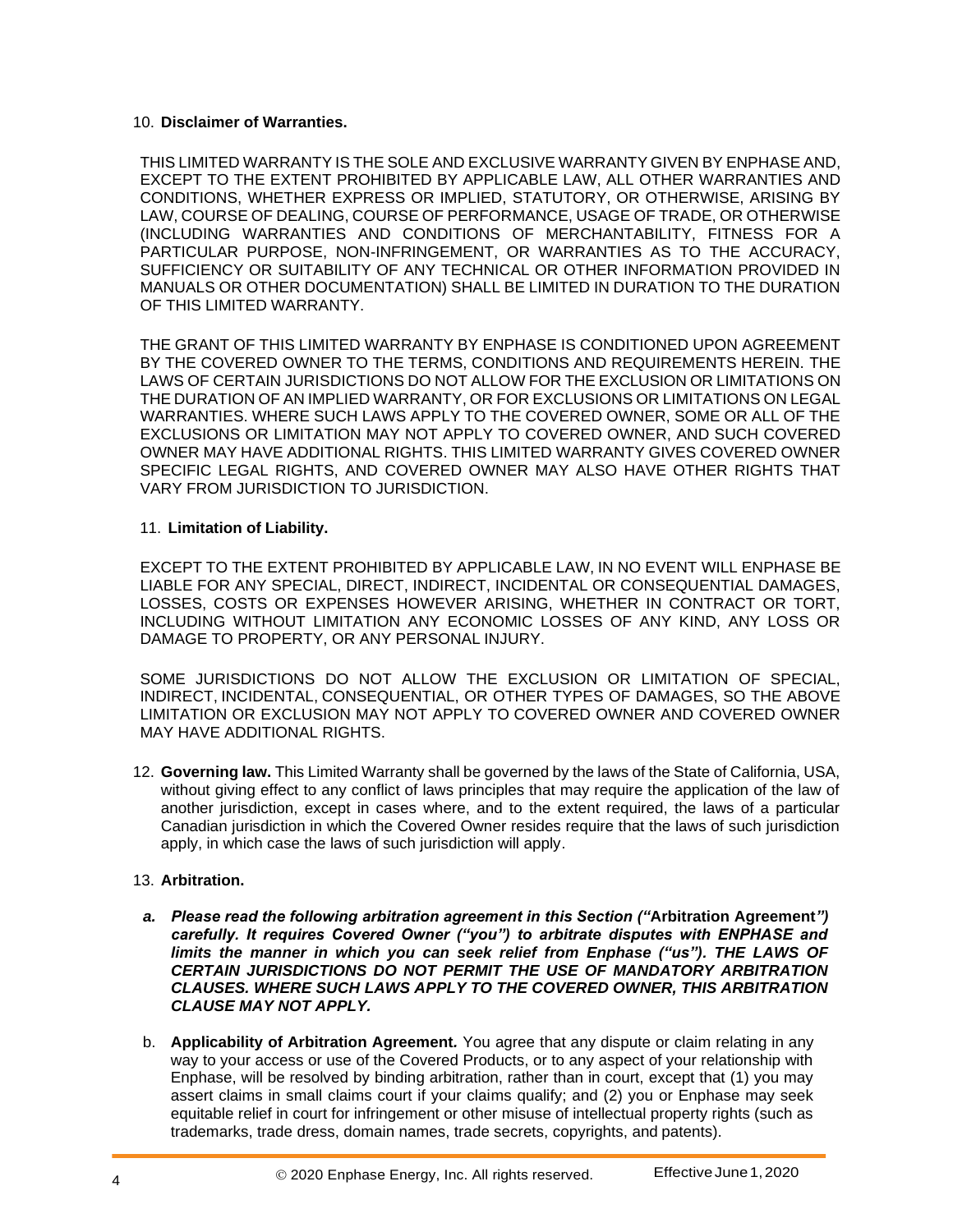- c. **Arbitration Rules and Forum.** For any dispute with Enphase in connection with this Limited Warranty, Covered Owner agrees to first contact Enphase at the email address identified below and attempt to resolve the dispute with us informally. If the dispute has not been resolved after 60 days, both parties agree to resolve such dispute through binding arbitration under the Optional Expedited Arbitration Procedures then in effect for the Judicial Arbitration and Mediation Services ("JAMS"). JAMS may be contacted at [www.jamsadr.com. T](http://www.jamsadr.com/)he existence, content and result of the arbitration shall be held in confidence by all participants. The arbitration will be conducted by a single arbitrator selected by agreement of the parties or, failing such agreement, appointed in accordance with the JAMS rules. The arbitration shall be conducted in English and in Santa Clara County, California. If JAMS is not available to arbitrate, the parties will select an alternative arbitral forum. If the arbitrator finds that Covered Owner cannot afford to pay JAMS's filing, administrative, hearing and/or other fees and cannot obtain a waiver from JAMS, Enphase will pay them for Covered Owner. In addition, Enphase will reimburse all such JAMS's filing, administrative, hearing and/or other fees for claims totaling less than \$10,000 unless the arbitrator determines the claims are frivolous. Any judgment on the award rendered by the arbitrator may be entered in any court of competent jurisdiction. The arbitrator shall have exclusive authority to (a) determine the scope and enforceability of this Arbitration Agreement, and (b) resolve any dispute related to the interpretation, applicability, enforceability or formation of this Arbitration Agreement including, but not limited to any claim that all or any part of this Arbitration Agreement is void or voidable. The arbitration will decide the rights and liabilities, if any, of the parties. The arbitration proceeding will not be consolidated with any other matters or joined with any other cases or parties. The arbitrator shall have the authority to grant motions dispositive of all or part of any claim. The arbitrator shall have the authority to award monetary damages and to grant any non-monetary remedy or relief available to an individual under applicable law, the arbitral forum's rules, and the Limited Warranty. The arbitrator shall issue a written award and statement of decision describing the essential findings and conclusions on which the award is based, including the calculation of any damages awarded. The arbitrator has the same authority to award relief on an individual basis that a judge in a court of law would have. The award of the arbitrator is final and binding upon the parties.
- d. **Waiver of Jury Trial.** YOU AND ENPHASE HEREBY WAIVE ANY CONSTITUTIONAL AND STATUTORY RIGHTS TO SUE IN COURT AND HAVE A TRIAL IN FRONT OF A JUDGE OR A JURY. You and ENPHASE are instead electing that all claims and disputes shall be resolved by arbitration under this Arbitration Agreement, except as specified in sections above. An arbitrator can award on an individual basis the same damages and relief as a court and must follow this Agreement as a court would. However, there is no judge or jury in arbitration, and court review of an arbitration award is subject to very limited review.
- e. **Waiver of Class or Other Non-Individualized Relief**. ALL CLAIMS AND DISPUTES WITHIN THE SCOPE OF THIS ARBITRATION AGREEMENT MUST BE ARBITRATED ON AN INDIVIDUAL BASIS AND NOT ON A CLASS OR COLLECTIVE BASIS, ONLY INDIVIDUAL RELIEF IS AVAILABLE, AND CLAIMS OF MORE THAN ONE COVERED OWNER CANNOT BE ARBITRATED OR CONSOLIDATED WITH THOSE OF ANY OTHER COVERED OWNER. If a decision is issued stating that applicable law precludes enforcement of any of this subsection's limitations as to a given claim for relief, then such claim must be severed from the arbitration and brought into the State or Federal Courts located in San Francisco, California. All other claims shall be arbitrated.
- f. **30-Day Right to Opt Out**. You have the right to opt out of the provisions of this Arbitration Agreement by sending written notice of your decision to opt out to Enphase Energy, Inc., 47281 Bayside Parkway, Fremont, California, 94538, attention: General Counsel, within 30 days after first becoming subject to this Arbitration Agreement. You may also opt-out of the provisions of this Arbitration Agreement by sending written notice of your decision to the following email address: [legal@enphaseenergy.com.](mailto:legal@enphaseenergy.com) Your notice must include your name and address, and an unequivocal statement that you want to opt out of this Arbitration Agreement. If you opt out of this Arbitration Agreement, all other parts of this Agreement will continue to apply to you. Opting out of this Arbitration Agreement has no effect on any other arbitration agreements that you may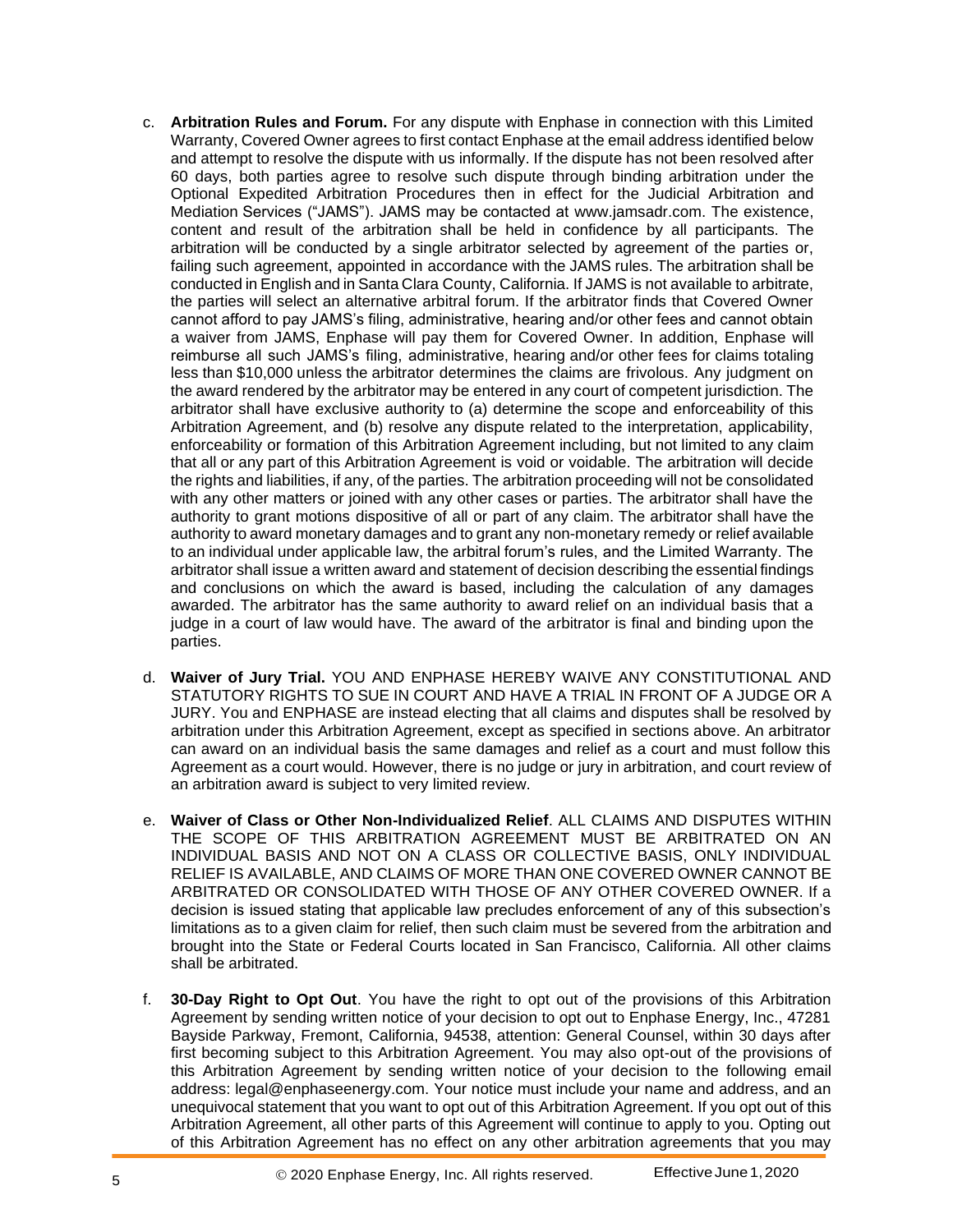currently have, or may enter in the future, with us.

- g. **Severability.** Except as provided above, if any part or parts of this Arbitration Agreement are found under the law to be invalid or unenforceable, then such specific part or parts shall be of no force and effect and shall be severed and the remainder of the Arbitration Agreement shall continue in full force and effect.
- h. **Survival of Agreement.** This Arbitration Agreement will survive the termination of your relationship with Enphase.